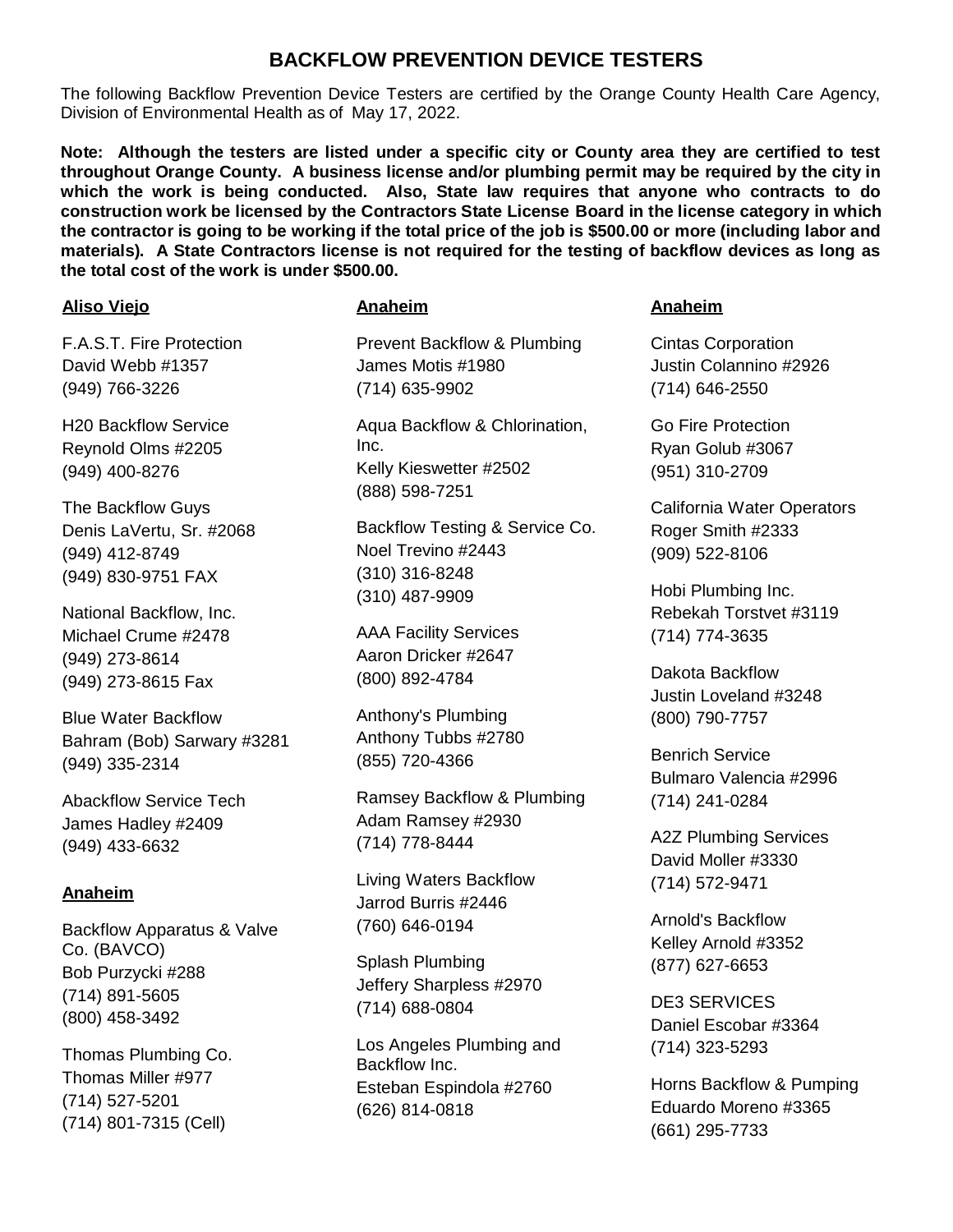# **Anaheim**

Horns Backflow + Plumbing Brent Horn #2796 (661) 295-7733

Straightline Backflow Inc. Paul Drissel #2304 (424) 237-2173

# **Brea**

Aquacheck Backflow Testing **Service** Jenette Denning #1639 (562) 697-8915

Certified Backflow Service David Aszman #2070 (800) 527-6185

All Aces Backflow Jared Heid #2354 (877) 812-2660

Kevin Neal Backflow Testing Kevin Neal #2961 (714) 204-7707

The Backflow Service Company Oscar Castro #3215 (562) 286-3145

Adamik's American Plumbing & Drain Jon Adamik #2518 (714) 483-1244

Brea Backflow Jasmine Hazzard #3386 (714) 709-6215

## **Buena Park**

Venom Plumbing Vicente Nicasio #3345 (562) 618-3995

A's Backflow Anthony Somer #3382 (424) 435-8031

# **Corona Del Mar**

#### **Corona Del Mar**

Mc Keown Plumbing Inc Juan Aguilar #3315 (949) 497-1108

#### **Costa Mesa**

Geers Backflow Mike Geers #246 (714) 658-0433

Bierman's Backflow Service Eric Bierman #2017 (949) 548-2722

Gilmore's Backflow Device **Testing** Ryan Gilmore #2049 (714) 448-1066

Bavco Frank Crocker #2442 (800) 458-3492

Reliable Rooter & Plumbing Robert Hopkins #2696 (949) 673-5600

County Wide Backflow Lawrence Bohl #3111 (714) 910-8001

Orange County Backflow **Testers** Benny Forrest #3190 (949) 278-7778

\$30.00 Backflow Testing Edward Starnes #2365 (714) 381-5757

Benrich Service David Berry #3253 (714) 241-0284

Sierra Analytical Derek Smith #1844 (949) 348-9389

#### **Cypress**

#### **Cypress**

Sal's Plumbing, Inc. Toll Free (877) 622-7257 Martin Vernola #1439 (714) 536-4080 (562) 402-5843

Aaron Zeff's Backflow Valve Testing Co. Aaron Zeff #2407 (562) 761-9074

1st Class Backflow Michael Crandall #3358 (626) 502-8005

Rogers Plumbing Inc. David Rogers #3105 (714) 995-7787

#### **Dana Point**

California Backflow Service Kenneth Michael #1678 (800) 664-5762

#### **El Toro**

Dakota Backflow Co. Cliff White #975 (800) 790-7757

#### **Foothill Ranch**

Sunset Landscape Matt Brooks #1667 (949) 283-3806 cell (949) 305-8776 FAX

OC Backflow Testing & Repair Robert McKern #3224 (949) 396-9118

## **Fountain Valley**

Joe Green Plumbing Joe Green #1098 (714) 775-4144 Joegreen@joegreenplumbing.co m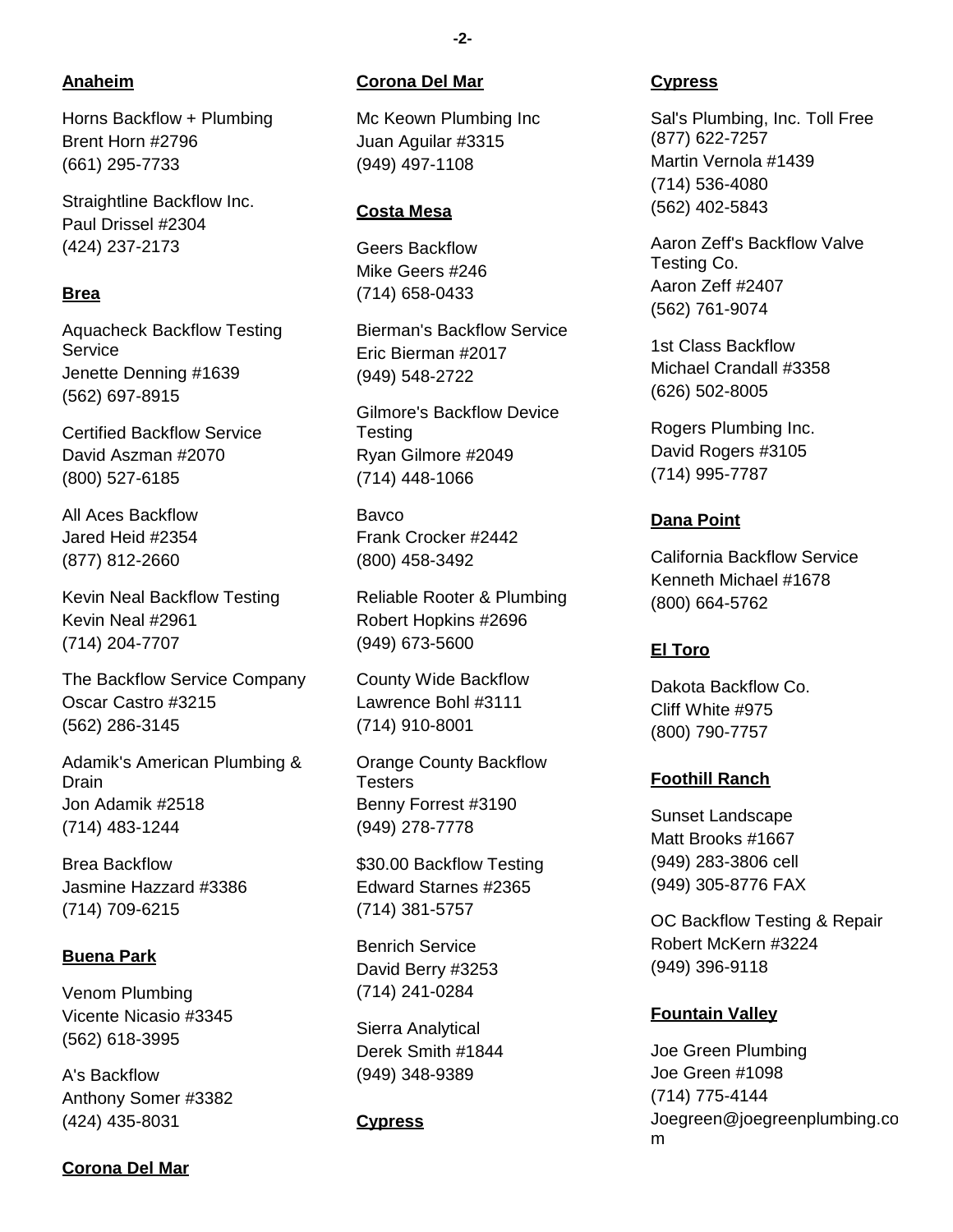# **Fountain Valley**

OC Backflow Testing Mark Miller #1502 (714) 272-9918

# **Fullerton**

Elite Plumbing Gary Nalder #1586 (714) 420-2948

Valley Backflow, Inc. John Nielsen #982 (818) 308-7212

Bavco Stephen Walker #2957 (800) 458-3492

Topout Plumbing Inc. Efrain Torres #3354 (714) 818-8131

Dedicated Fire and Safety Aaron Kosterlytzky #3357 (562) 912-0338

LVS Plumbing Luis Yanes Jr. #2754 (714) 870-8758

Mitch Clemmons Plumbing Justin Marks #3381 (562) 242-3218

Encore Backflow Larry Brennler #1780 (657) 363-7611 ENCOREBACKFLOW.COM

Fullerton Backflow Jose Llenas #3321 (714) 709-6215

# **Garden Grove**

Rich Murrietta Fire Protection Rich Murrietta #2291 (714) 609-3652

#### **Garden Grove**

Hambys Backflow Service Douglas Hamby #2687 (844) 428-2452

All County Backflow Chad Markowitz #2349 (714) 642-7267

Black Bird Fire Protection, Inc. Luis Robles #3195 (714) 462-6095

Linos Fire Protection Inc. Luis Lino #2342 (562) 646-9825

Pacific Plumbing Co Robert Smith #2952 (714) 547-6967

Straight Line Backflow Inc Robert Drissel #3303 (424) 237-2173

Total Rooter & Plumbing, Inc. Stephen Whittiker #3034 (714) 715-3315

## **Huntington Beach**

OC Backflow Michael Curran #3065 (714) 727-8216

4-Pals Plumbing Ben Jara #3117 (714) 375-1227

Strictly Backflow Donald Norlin #2490 (562) 397-5728

Approved Backflow Jerry Montano #2923 (909) 576-3410

AA Backflow Leonard Clewett #3160 (800) 342-5104

#### **Huntington Beach**

Professional Plumbing Mark Leitgeb #3172 (714) 964-3519

Harel Plumbing & Heating, Inc. Tal Harel #3369 (702) 290-2122

AA Backflow Testing & Main Craig Dukes #2551 (310) 530-6663

# **Irvine**

Fire Safety First Gary Blackmore #1015 (714) 836-4800 x 112

**Brothers** John Hodges #959 (949) 548-5558

Pacific Backflow Testing Kevin Donovan #1284 (949) 485-0718

Spectrum Backflow Testing www.backflow2test.com David Spinoglio #1766 (714) 508-6742

Flow & Safety Services Inc. Brad Griffith #2445 (714) 475-8040 Admin@flowsafetyservices.com

AE Landscape Design Brian Bluhm #3094 (909) 980-8300

**BAVCO** Greg Purzycki #1608 (800) 458-3492

Axis Mechanical Services Chris Purzycki #2155 (714) 398-8322

A-A Backflow Testing & **Maintenance** Robert Perea #2498 (800) 342-5104

**-3-**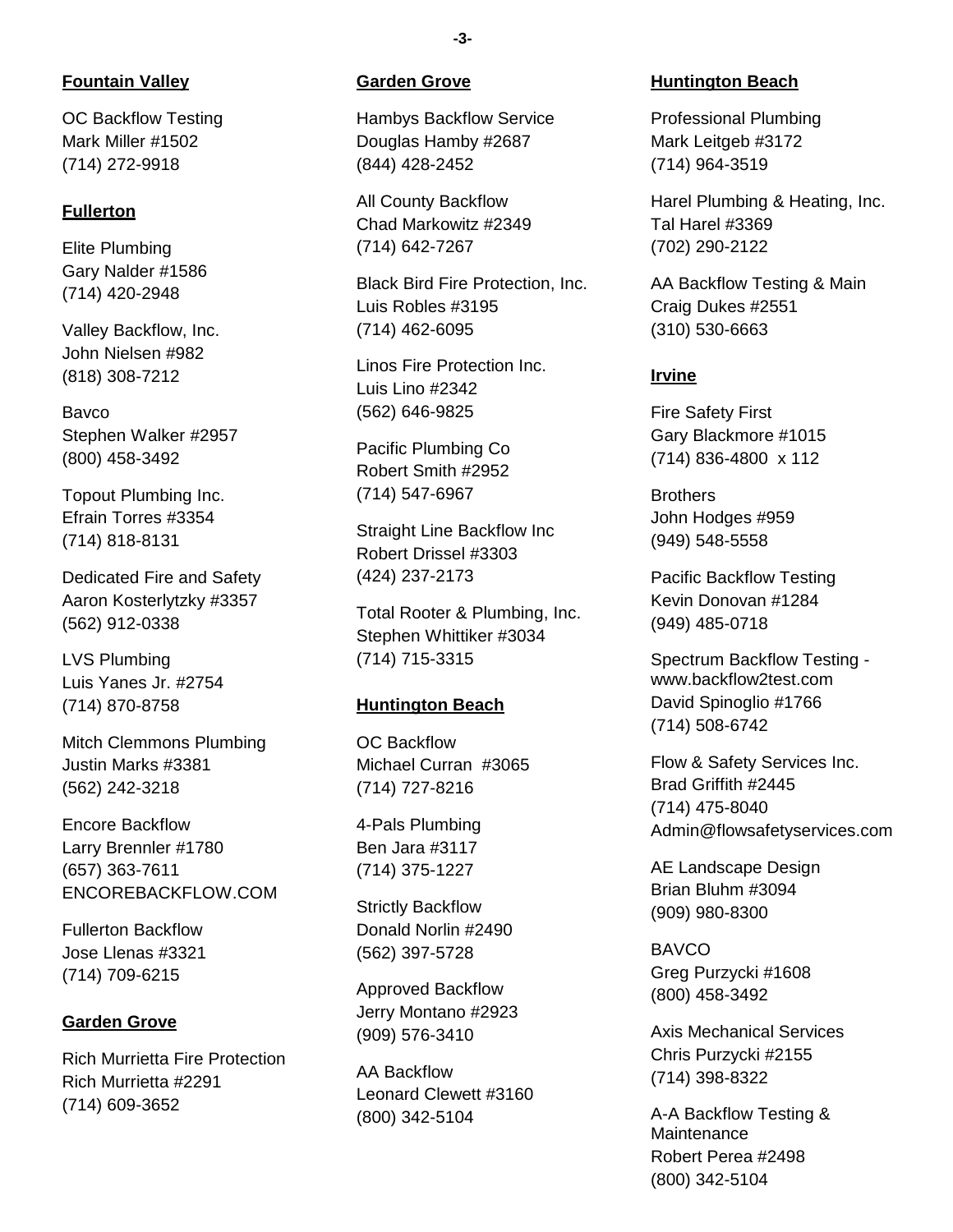# **Irvine**

Certified Fire Extinguisher Christopher Perales #2767 (562) 692-5637

Pipe Dream Plumbing Richard Morales #2646 (714) 863-3452

Valley Backflow Peter Nielsen #2963 (818) 605-0946

Dakota Backflow Tyler Spaulding #2667 (909) 481-3938

Aaron Kirkeby Backflow Testing & Services Aaro Kirkeby #3292 (833) 222-2535 (619) 806-7330

Hovey Plumbing Ivan Smothers #3331 (951) 452-0642

Alco Plumbing & Restoration Alberick Haghverdian #2699 (949) 584-7731

Tier One Mechanical James Kuenstler #2757 (424) 393-4022

AAA Backflow Kristopher Cash #3228 (818) 240-6383

One Flow Backflow, Inc. John Stoeckel #3274 (714) 852-1213

Horns Backflow & Plumbing Joshua Stokes #3377 (661) 295-7733

California Backflow Service Vince Bergmann #3404 (800) 664-5762

## **La Habra**

## **La Habra**

Backflow Brothers Cody Blair #3336 (760) 927-5454

LA Habra Backflow Michael Lacunza #3387 (714) 709-6215

## **La Palma**

Greene Backflow Candace Guzman #2835 (661) 297-0429

# **Laguna Beach**

1st Check Backflow I. M. Bullum #2519 (888) 855-5696

SoCal Backflow Inspector Jed Ball #3013 (949) 338-9032

## **Laguna Niguel**

A.C. Landscape Dan Reynolds #1343 (949) 636-2101

## **Lake Forest**

All Star Plumbing & Fire Sprinkler Co. Edward Sirignano #1904 (949) 470-0072

JL Certified Backflow Justin Blum #2968 (949) 547-4789

Partners Plumbing Inc. William Curtis #2854 (949) 583-9744

PSI Certified Backflow Jarret Blum #2509 (949) 916-2393

## **Midway City**

#### **Midway City**

Phillips Backflow Phillip Rapport #3392 (951) 392-4567

## **Mission Viejo**

Sagona's All City Backflow Ron Sagona #2061 (949) 369-7801

Bauer Backflow Testing and Repair Lucas Bauer #2946 (949) 370-8645

# **Newport Beach**

R.A. Hart Plumbing Randy Hart #1638 (714) 448-3322

Craftsmen Plumbing Inc William Combe #2603 (714) 972-8054

Erickson Backflow Testing Jon Erickson #3004 (714) 376-3273

Valley Backflow Inc. Jose Castaneda #3045 (818) 308-7212

D.C. Drains Kenny Barnett #2440 (949) 689-7021

## **Orange**

JMJ Equipment, Inc. Charlie Lu Allen #2786 (714) 269-7995

Dennis Duffield Backflow Dennis Duffield #2558 (714) 381-8144

EM Backflow Evan Melendez #3150 (714) 745-9189

**-4-**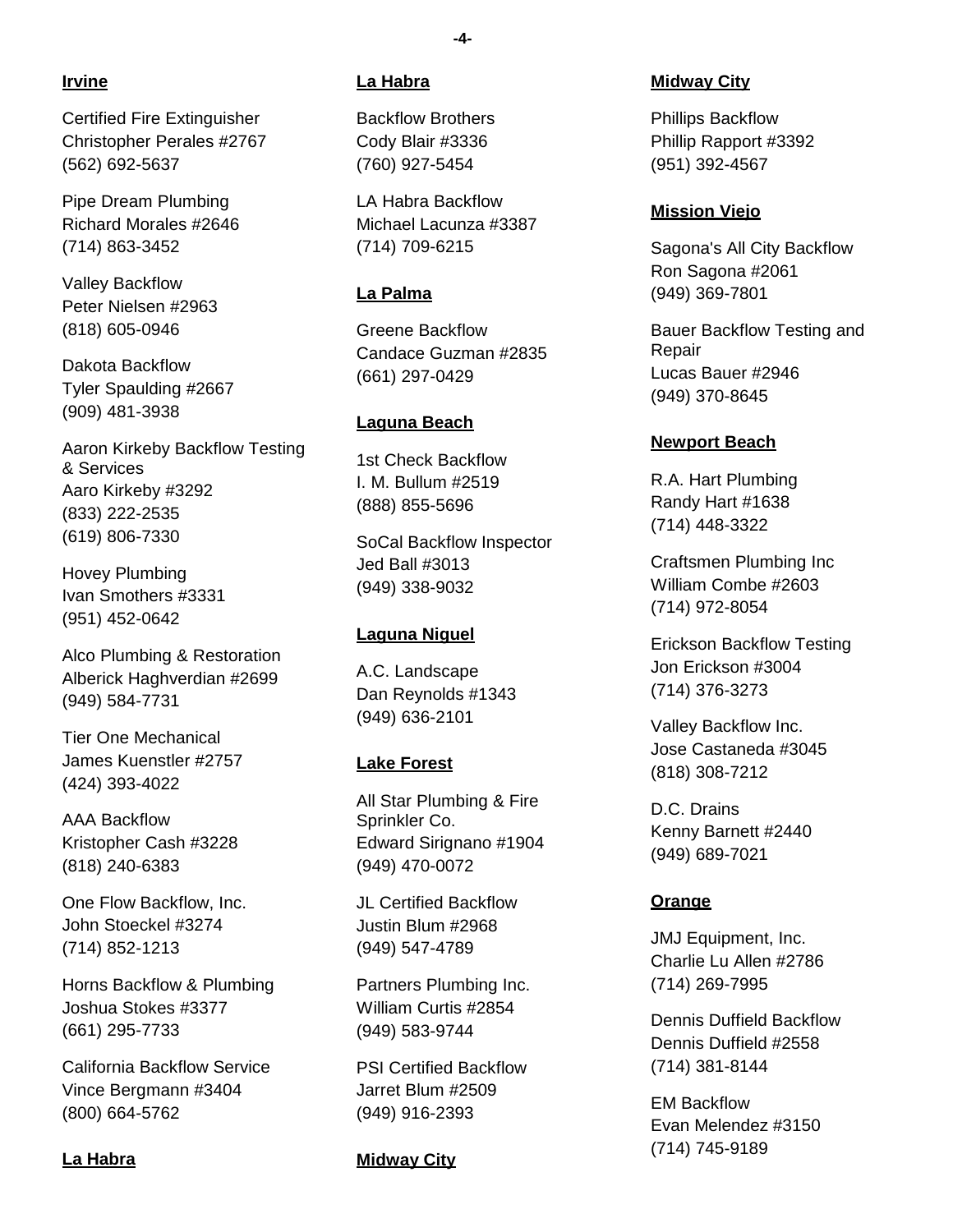## **Orange**

Performance Backflow Parker Meeks #3325 (951) 541-8152

P&M Plumbing Kevin Chard #3075 (714) 972-9662

Terry's Testing Eric Roberts #1579 (800) 464-9287

WCV Co. Isaac Apodaca #3361 (714) 697-2007

Richard Juarez #2356 (714) 329-7098 (Cell) (714) 836-4800 X-112

## **Placentia**

So Cal Water Tech Ryan Parent #3081 (951) 660-7879

Steves Backflow Testing Steven Ruiz #3086 (909) 294-4905

Green Climate Landscape Hugo Avalos #3341 (909) 536-3222 hugoavalos74@yahoo.com

CCBackflow Services Heidi MacDonlad #3131 (949) 370-9395

Hazzard Backflow Inc. Rolando Hazzard #2497 (714) 709-6215

D's Backflow Inc. Stephen Duarte #3339 (714) 308-1093

## **Rancho Santa Margarita**

#### **Rancho Santa Margarita**

Backflow Specialties Testing & Repair Patrick McEvilly #1629 (949) 350-9168

Platinum Fire Protection Charles D. Pfeifer #1738 (949) 412-7855

F.A.S.T. Fire Pro Jane Webb #2144 (949) 766-3226

Fire Safety First Ralph Liberto #1014 (714) 836-4800

Santa Margarita Plumbing Evelia Naranjo #3311 (949) 858-3818

ABP Backflow Jeffrey Sodoski #3027 (888) 356-7761

Precision Backflow Testing Humberto Ramos #3400 (949) 201-6335

# **San Clemente**

All Tides Backflow Scott Kyle #2881 (949) 212-9953

La Cresta Darrin Sweazy #1407 (949) 369-6335

South Coast Fire Sean Hanley #2636 (949) 493-4604

#### **San Juan Capistrano**

K.J.M Industries, Inc. Brian Michael #2372 (800) 664-5762

#### **San Juan Capistrano**

C&C Backflow & Piping Services Charles, Licona #2766 (949) 370-9395

All Tides Backflow Chad Idris #3373 (949) 212-9953

# **Santa Ana**

California Precision Backflow Norm Knippelberg #1285 (714) 836-0683

Orange Coast Plumbing Morgan Flynn #1909 (714) 953-1111 (949) 361-1511

Vogel's Plumbing & Backflow William Vogel #2220 (951) 734-3617 (Office) (951) 545-4079 (Cell)

Coast Plumbing Raymond Sturm #1759 (714) 241-1414

Orange County Plumbing Michael Villa #2806 (714) 836-6384

Guadalupe Hernandez The Backflow Tester and CCCS Guadalupe Hernandez #3249 (714) 631-2458

Rudy's Backflow Service Rudy Ocampo #2911 (714) 717-4898

Plumbline Plumbing Leslie Dunlap #3332 (323) 997-0211

Service 1 St. Ivan Canongo #3213 (714) 573-2200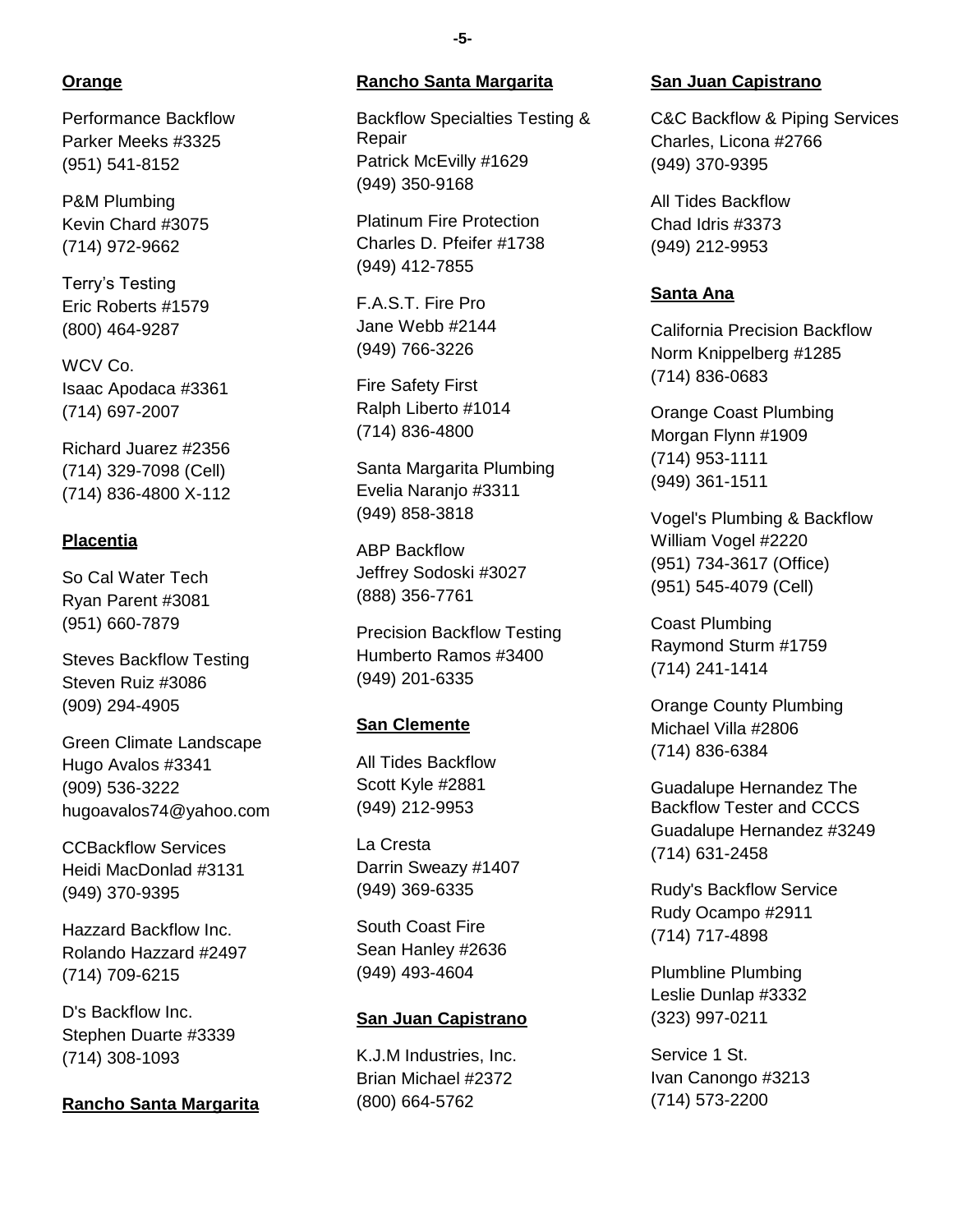# **Santa Ana**

Control Fire & Security Eduardo Gutierrez #3356 (657) 232-1231

Sierra Labs Jacob Arnitz #3367 (714) 504-9110

Bavco Darryl Wallace #2451 (800) 458-3492

Meier Plumbing Brandon Garcia #3402 (562) 587-6843

# **Seal Beach**

JT Backflow John Thomas #3343 (714) 855-8843

# **Trabuco Canyon**

Backflow Testing Service David Price #2601 (949) 330-3937

## **Tustin**

Joe Backflow Co. Jeff Jacobs #2477 (714) 558-8444

Sundial Plumbing Mark Abshire #2864 (562) 556-0556

OC Backflows Willard Koerber #2815 (714) 383-4658

Orange County Sprinkler Steven Stoeckel #3275 (714) 313-8911

Allstar Plumbing & Fire Holt Dougherty #3384 (949) 470-0072

#### **Westminster**

#### **Westminster**

Pipedream Plumbing Jason Whitecotton #2597 (714) 502-9729

#### **Yorba Linda**

AAA Backflow & Meter Testing Bryan Blowney #1752 (714) 528-0214 (909) 534-3757 (Cell)

Integrity Backflow Co. Hans Borg #2132 (714) 223-1780 (714) 423-9399 (Cell)

Irri-Care Plumbing & Backflow **Testing** Larry Salvador #2437 (626) 419-8001

Aqua Backflow & Chlorination Inc. Ryan Spaulding #2037 (888) 598-7251

Baumann Waterworks Anthony Baumann #2845 (909) 319-1015

AAA Action Backflow Cody Jordon #3157 (909) 615-1800 (888) 682-9771 FAX

Korisal Backflow Vijay Korisal #2735 (909) 800-1058

Backflow Express Jose Villegas #2700 (951) 242-3399

R & R Backflow Testing and **Service** Richard Cervantez #2799 (909) 631-4199

Irri-Care Phillip Salvador #2901 (626) 625-2718

#### **Yorba Linda**

OC Backflow Test Torin Halvorson #3393 (714) 660-3780

#### **Carson**

Ferrari Backflow Inc. Antonio Ferrari #3366 (310) 922-8254

#### **Los Angeles County**

Fire Safety First Gary Blackmore #1015 (714) 836-4800

Backflow Apparatus & Valve Co. (BAVCO) Bob Purzycki #288 (800) 458-3492

Gene Pira #441 (818) 342-4744

Valley Backflow, Inc. John Nielsen #982 (818) 605-0057

E Flow Richard Wielandt #892 (714) 720-8334

## **Manufacturer's Service Representatives**

Ames Steve Clapp, Delco Sales (714) 888-2444

Cla - Val (949) 722-4800

Apollo/Conbraco Westmark, Mike Schierer (562) 921-6770

Febco Doug Chandler, O'Connor Sales (562) 403-3848

**-6-**